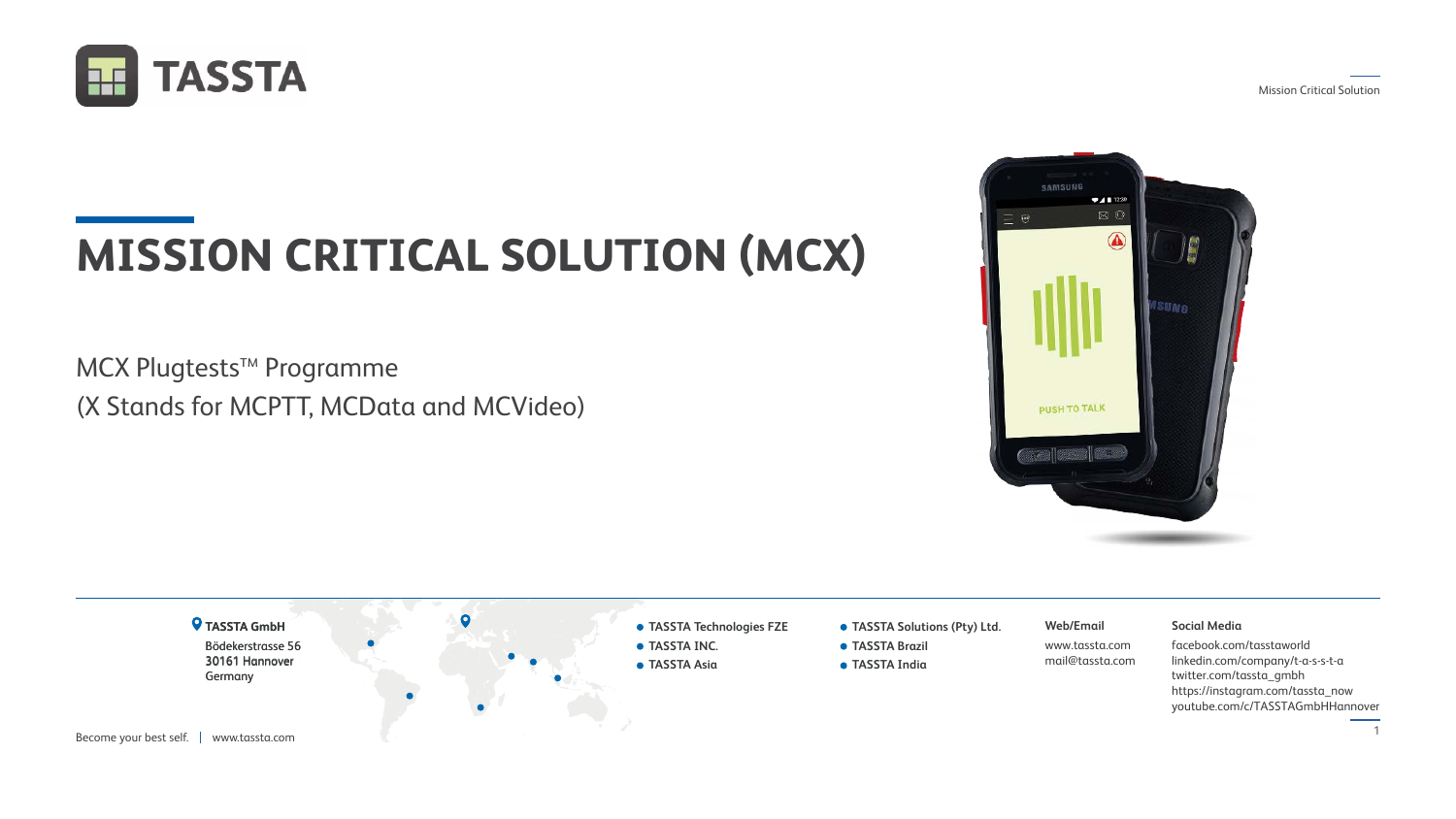



1



## **MCX - Mission Critical Solutions**

#### **Features**

MCX TASSTA solution is applicable primarily to mission critical services using LTE access.

Certain MC service functions such as dispatch and administrative functions could also be supported via non-3GPP access networks.

The solution can be used for public safety applications and also for general commercial applications e.g. utility companies and railways.

- MCPTT Mission Critical Push-to-Talk over LTE
- MCData Mission Critical Data
- MCVideo Mission Critical Video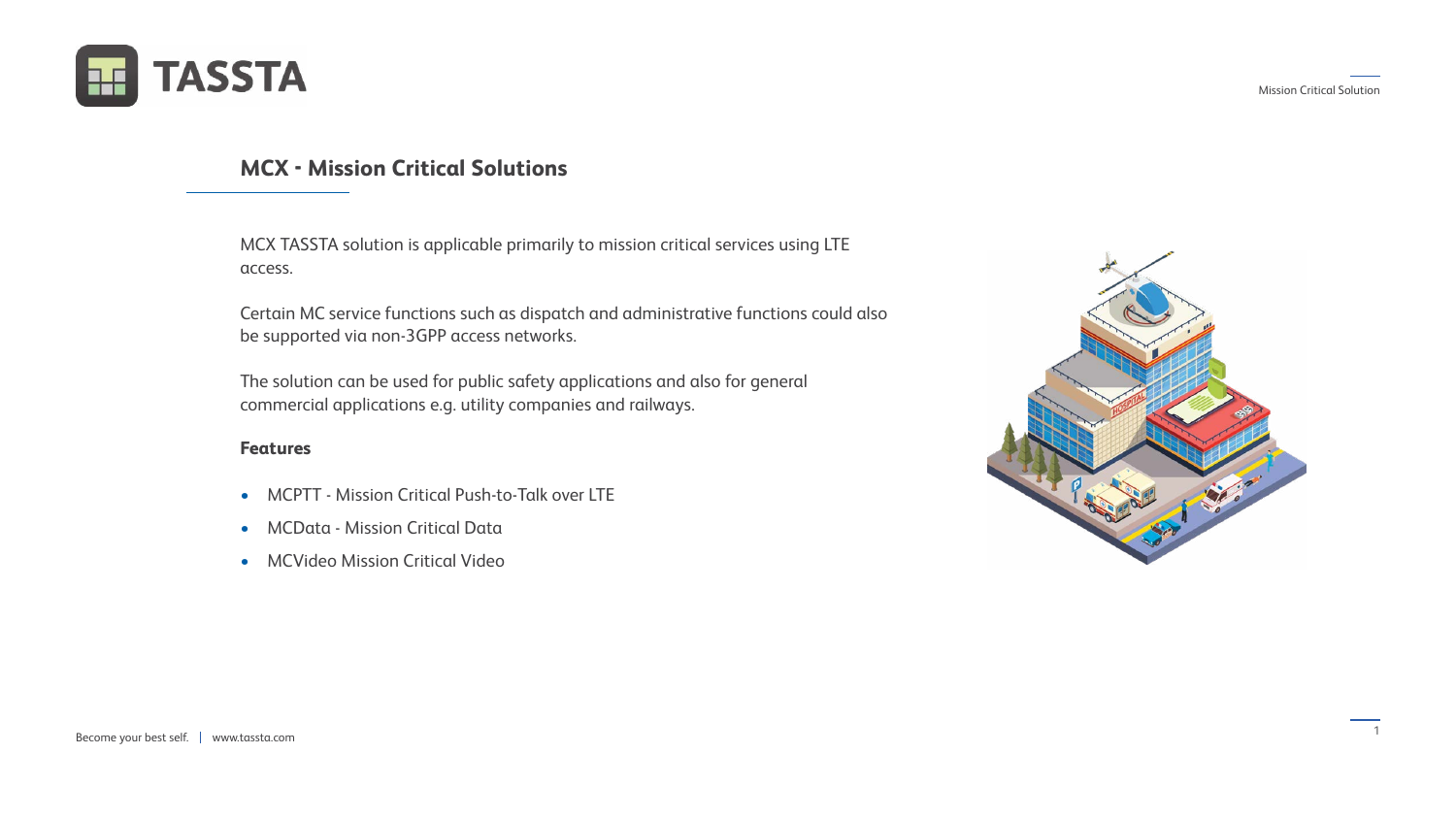







## **MCPTT - Mission Critical Push-to-Talk**

#### **Features**

A Push To Talk service provides an arbitrated method by which two or more users may engage in communication. Users may request permission to transmit (e.g., traditionally by means of a press of a button).

The MCPTT Service is intended to support communication between several users (a group call), where each user has the ability to gain access to the permission to talk in an arbitrated manner. However, the MCPTT Service also supports Private Calls between pairs of users.

- Private call 1-1
- First to answer call 1-1 (many)
- Ambience listening call
- Remote ambience listening
- Group Call 1- many
- Chat Call 1 many
- Board cast Call 1- many
- Temporary Groups
- Network On/Off
- Priority modes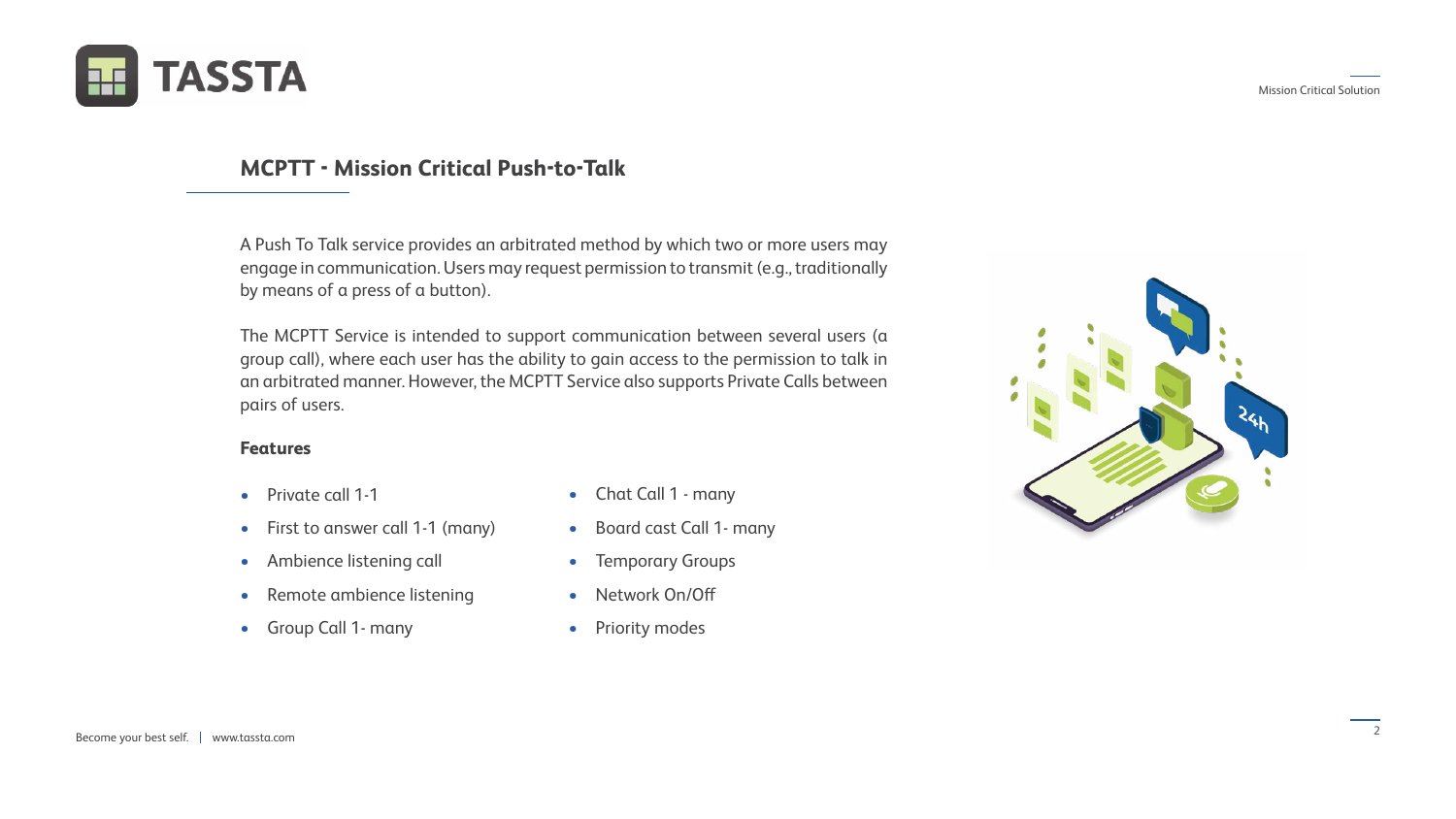







## **MCVideo - Mission Critical Video**

Mission Critical refers to meeting the needs of agencies providing Public Safety services such as Police, Fire and Ambulance services. Those needs include high reachability, availability and reliability of the service, low latency, realtime operating capabilities, highly secured operations, private and group communications, handling of emergencies and ability to provide prioritization.

- Video capture of the video information.
- Secure streaming and storing of the video information.
- Processing of the video information.
- Including the ability to annotate video frames and recognize video features.
- Transmission and control of the parameters relevant to those functions.
- Interoperability with other services and systems.

#### **Features**

- Video Streaming
- Surveillance Cameras
- Unmanned Aerial Vehicles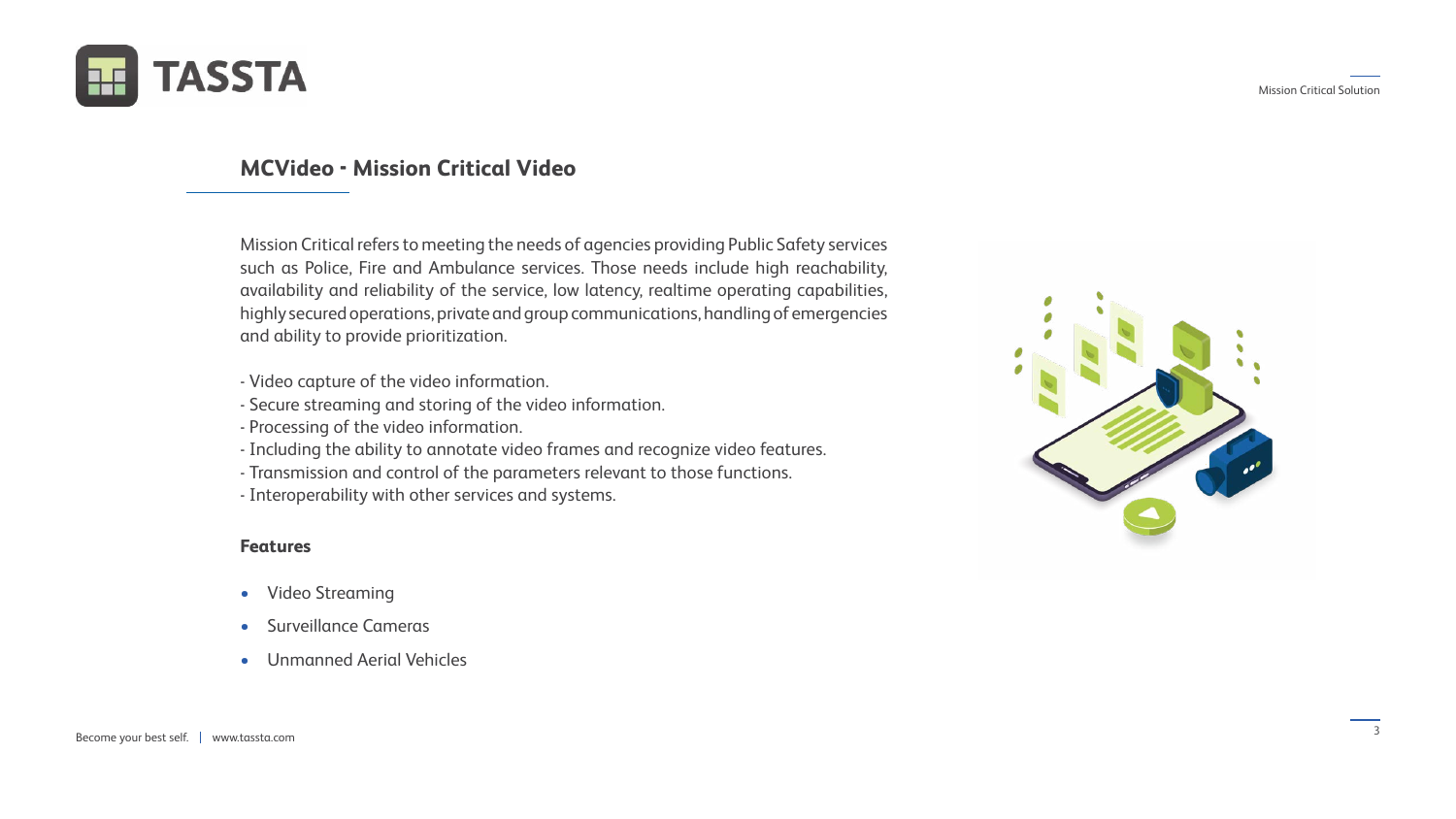







## **MCData - Mission Critical Data**

#### **Features**

MCData defines a service for Mission Critical Data services. As well as voice services, current mission critical users have been increasing their use of data services, including low throughput services on legacy networks and data services on commercial networks.

This need will continue to grow with the creation of the new multimedia services. The MCData service needs to provide a means to manage all data connections of mission critical users in the field and provide relevant resources to the ones who need it.

- Short Instant Messaging (private / group)
- File Sharing
- Location Sharing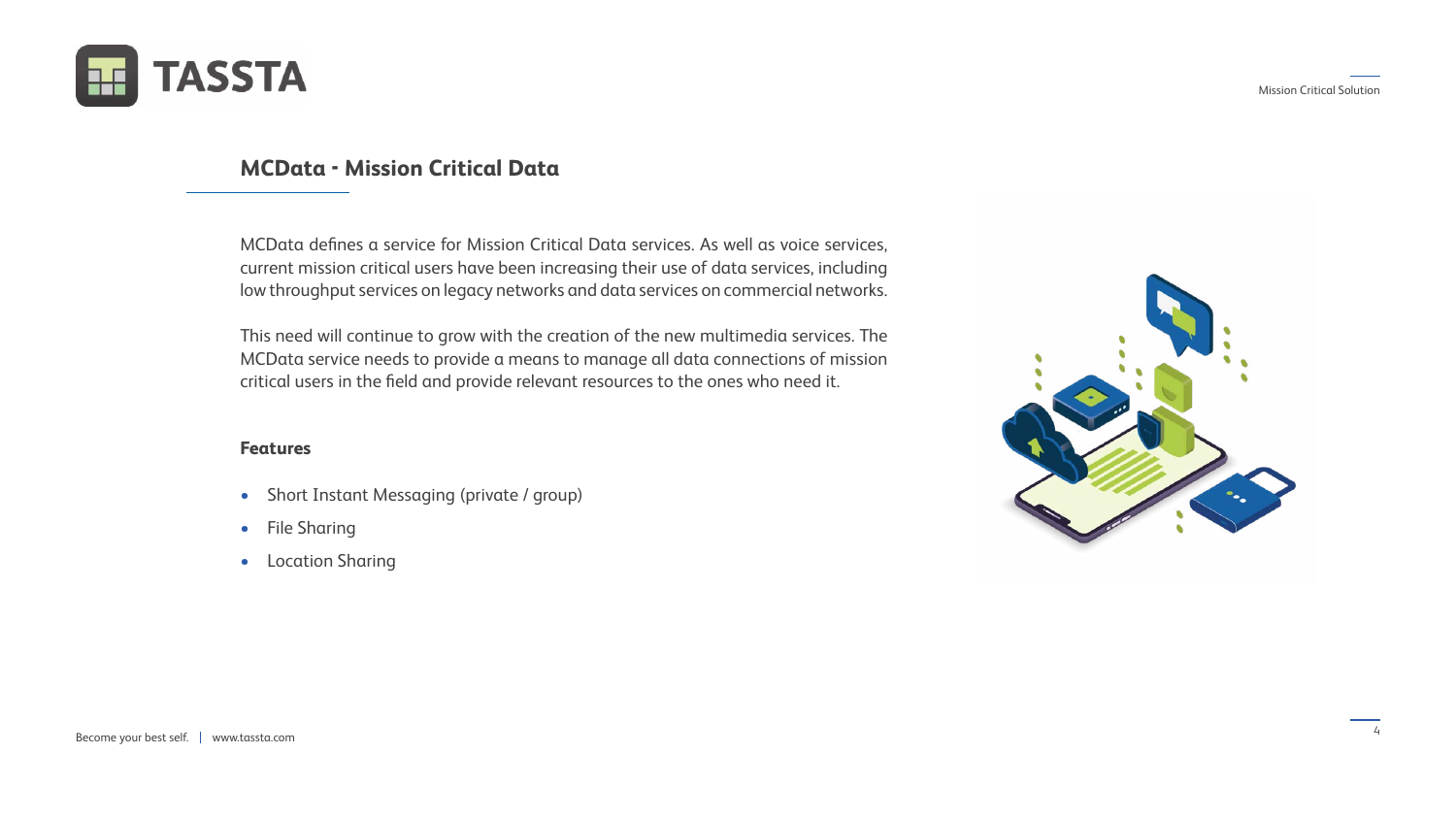







## **TASSTA MCPTT Scheme**



Other MCPTT Clients

**TASSTA MCX solution delivers mission** critical communication services over LTE and conventional networks

Become your best self. | www.tassta.com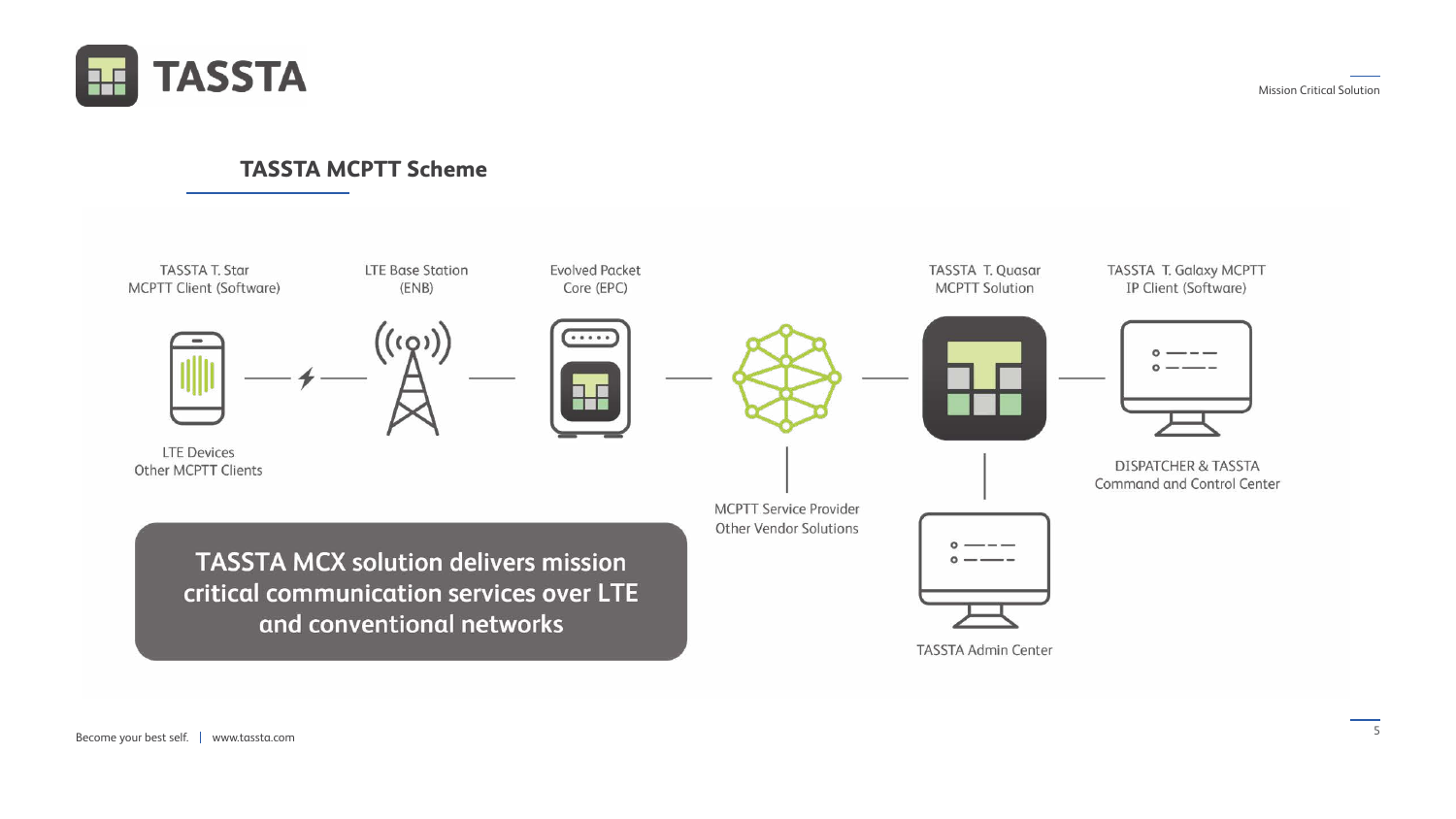

| <b>Group Management</b>    |
|----------------------------|
| Server                     |
| Configuration              |
| <b>Management Server</b>   |
| <b>Identity Management</b> |
| Server                     |
| <b>Key Management</b>      |
| Server                     |
| Media Control Unit         |
| IP Multimedia System       |
| <b>Fyolved Packet Core</b> |
| <b>Evolved Node Bs</b>     |
|                            |





## **TASSTA MCPTT Technical Scheme**